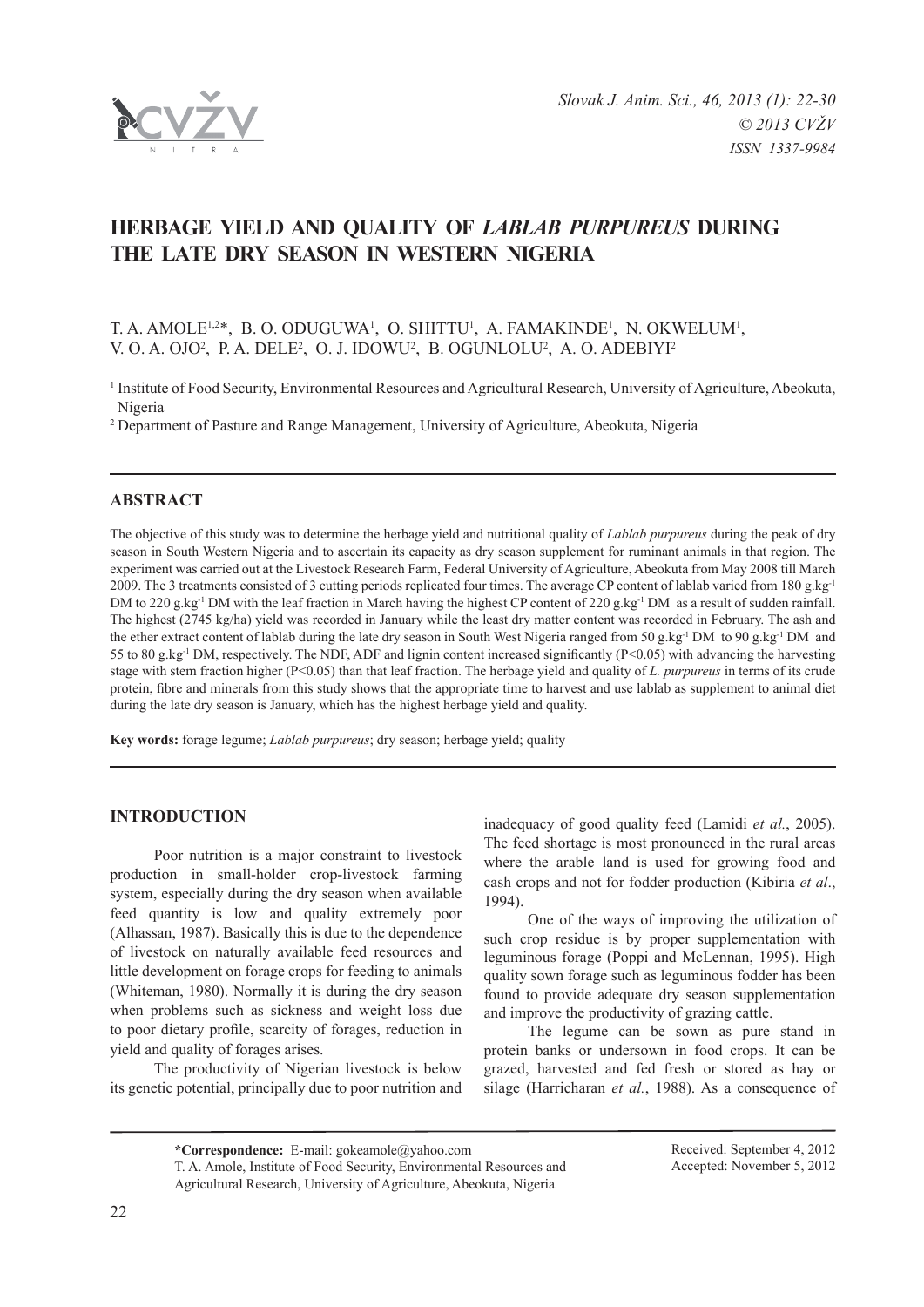different biochemical pathway of carbon fixation during photosynthesis, nitrogen fixing legume have higher concentration of cellular protein than tropical grasses (Bjorkman *et al.*, 1976 ), as such tropical legume are rich in protein which is limiting nutrient in tropical animal diet most especially during the dry season. They are more digestible and enhance dry matter intake by grazing animal.

*Lablab purpureus* combines a great number of qualities that can be used successfully under various conditions. Its first advantage is its adaptability, not only it is drought resistant, it is able to grow in diverse range of environmental conditions worldwide. Staying green during the dry season, it has been known to provide up to six tones of dry matter per hectare (Murphy and Colucci, 1999). Being palatable to livestock, it is an adequate source of much needed protein and can be utilized in several different ways. In several experiments, it has been observed to increase livestock weight and milk production during the dry season (Murphy *et al.*, 1999).

Lablab is a legume that thrives well in the dry season between November and February in the northern Nigeria. It is drought resistant and is usually sown after the normal cropping season, thereby acting as a buffer crop for ruminant feed during the dry season (Adu *et al*., 1992). However its productivity during the dry season has not been evaluated in the western part of Nigeria which is known to have high rainfall and humidity with consequently short period of dry season. It is then necessary to determine the effects of seasonal change on the herbage yield and the nutritive value of *Lablab purpureus.*



The experiment was carried out at the Teaching and Research Farm, University of Agriculture, Abeokuta (UNAAB), located on latitude 7°13'49.46"N, longitude 3°26'11.98"E of Ogun State, Nigeria (Google Earth, 2006). The research site was located in the derived savannah zone of Southwest Nigeria with monthly rainfall which ranged from 120 mm in May to195 mm in September and mean monthly temperature ranging from 22.5° to 33.7°C. The area is characterized by bimodal rainfall pattern which peaks in July and September and a major dry season between November and March. The relative humidity in the rainy (late March-October) and dry (November-early March) season ranged between 63-96 % and 55-84 %, respectively. The rainfall data for the two years of experiments (2008 and 2009) are presented in Figures 1 and 2.

#### **Experimental Plot**

The site for planting was cleared and ploughed twice. Thereafter, the land was harrowed and levelled. A total of 12 plots, each measuring 20 m x 25 m was measured out and demarcated by 2 m spaces between plots and 3 m spaces between blocks. Three core samples of soil  $(0 - 15$  cm) were randomly collected from the plots before planting. These were bulked for each block and analyzed for physical (particle size) and chemical properties (pH, total N, organic carbon, C: N ratio, available P, available N, cation exchange capacity and acidity).



**Fig. 1: Agrometrological observation at Ogun-Osun River Basin Development (OORBD)\* in 2008 R/F: Rainfall (mm); MT: Mean Temperature (0°C); R/H: Relative humidity (%) Source: Ogun-OsunRiver Basin Development, Alabata Road, OgunState \* 5 km from experimental site**



**Fig. 2: Agrometrological observation at Ogun-Osun River Basin Development (OORBD)\* in 2009 R/F: Rainfall (mm); MT: Mean Temperature (0°C); R/H: Relative humidity (%) Source:Ogun-OsunRiver Basin Development, Alabata Road, OgunState \* 5 km from experimental site**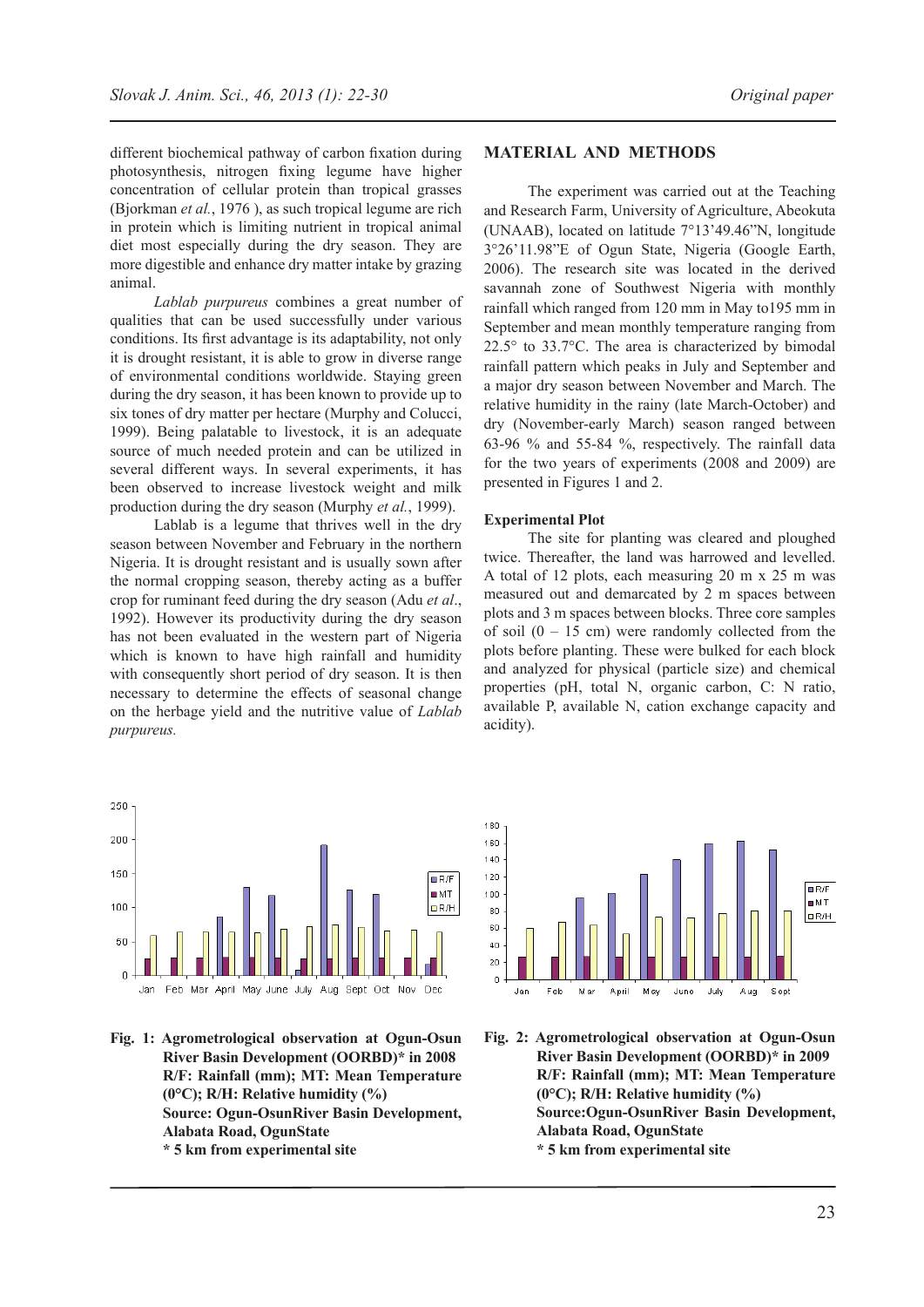The seed of *Lablab purpureus* var. Highworth, which has a purple band near the leaf axil, purple flowers and black seeds, was used in this experiment. It is an early flowering line with high seed-yielding ability; it is suitable for pulse production and forage uses. The seeds were obtained from National Animal Production Research Institute (NAPRI), Zaria and were planted at the rate of 15 kg/ha and spacing of 50 x 50 cm with one seed per hole.

Twelve (12) experimental plots each measuring 10 x 20 m was established in May 2008 with 3 treatments which were 3 cutting periods replicated four times. Single superphosphate (SSP) fertilizer was applied in July 2008. The site was weeded and fenced to prevent accidental grazing. The quality and quantity evaluation study was conducted in the first 3 months of the following year (during the dry season period of January to March in South Western Nigeria).

#### **Data Collection**

Evidences of flowers and green pods were noticed in November and December (6-7 months after planting). Since the focus of this study was not after grain production, flowers and pods were separated at each harvest and were not included in the yield estimate.

Herbage yield was estimated by cutting from 1 m<sup>2</sup> quadrants randomly thrown five (5) times on each plot using knife, with each stand cut at 5 cm above the ground level every month. Samples were separated into leaf and stem from each replicate and weighed in the laboratory using the sensitive scale, to determine the leaf to stem ratio. Two hundred grams (200 g) sub-sample was taken from each replicated leaf sample and 100 g from each replicated stem sample. The sub-samples was put in individual paper bag and dried in the drying cabinet till constant weight was attained. The dry matter yield of each replicate was calculated as:

| Over               | dried sub-sample | $x$   | $100$ |
|--------------------|------------------|-------|-------|
| Fresh sub - sample | $x$              | $100$ |       |

The samples were oven dried, hammer-milled and sieved through a 1 mm mesh and were used for the analysis. Dry matter (DM) content was determined by drying at 80°C for 48 h (AOAC, 1995) while ash content was determined with a muffle furnace at 510°C for 18 h. Crude protein (N  $\%$  x 6.25) content in the samples was determined by LECO FP-200 Analyzer (St Joseph, MI, USA) while oil (as ether extract) was extracted with petroleum spirit (b.p. 40 to 60°C) by the Soxhlet method (AOAC, 1995). The method of Van Soest and Robertson (1991) was used to determine the neutral detergent fibre (NDF), the acid detergent fibre (ADF) and acid detergent lignin (ADL). Cellulose was taken as the difference between ADF and ADL while hemicellulose

was calculated as the difference between NDF and ADF.

The samples were thoroughly washed in water to remove extraneous matter and then dried at 60°C for 2-3 days in an oven before milling. The samples were digested by nitric and perchloric acids mixture (ratio = 4.1 v/v) and the concentrations of the minerals (Calcium (Ca), Potassium (K), Phosphorus (P) and Magnesium (Mg) in the samples were determined by an Atomic Absorption Spectrophotometer (Buck scientific model 200a; Buck Scientific, East Norwalk, CT 06855, USA).

The data obtained was analyzed using Two Way Analysis of Variance (ANOVA) in a completely Randomized Block Design. Analysis of variance of growth and nutritional parameters was performed using the general linear models procedure of SAS (1996).

$$
Y_{ij} = a + \beta_i + t_j + e_{ij}
$$

Where:

- $Y_{ii}$  = dry matter yield and nutritional parameters
- $a =$  general mean of the treatments
- $\beta$  = block effects
- $i = I$ , II, III, IV (blocks)
- $t =$  treatment effects (days post germination)
- $j = 1,2,3$ , (sampling period)
- e = experimental error

Differences between means were compared using the Duncan's Multiple Range Test (Duncan 1995).

#### **Results and discussion**

The average crude protein (CP) content of lablab varied from January to March ranging from 180 g.kg-1 DM to 230 g.kg-1 DM with the leaf fraction in March having the highest CP content of 226 g.kg<sup>-1</sup> DM (Table 1).

The CP content in the leaf fraction was higher than that of the stem throughout the experiment. The CP content of the leaf fraction decreased  $(P<0.05)$  from January to February and then increased (P<0.05) later in March, while there was significant  $(P<0.05)$  reduction in the CP content of stem fraction as lablab increased in age during experimental period.

The dry matter yield (DMY) of lablab both leaf and stem reduced from January (1028 kg/ha and 2745 kg/ha respectively) to February and then increased in March. The highest (P<0.05) yield was recorded in January.

The dry matter content of lablab (leaf and stem fraction) in January was comparable  $(P>0.05)$  with that of March while the least dry matter content was recorded in February.

The crude fibre content of *Lablab purpureus* during the dry season ranged from  $292$  g.kg<sup>-1</sup> DM to  $371$  g.kg<sup>-1</sup> DM in the leaf fraction while the stem fraction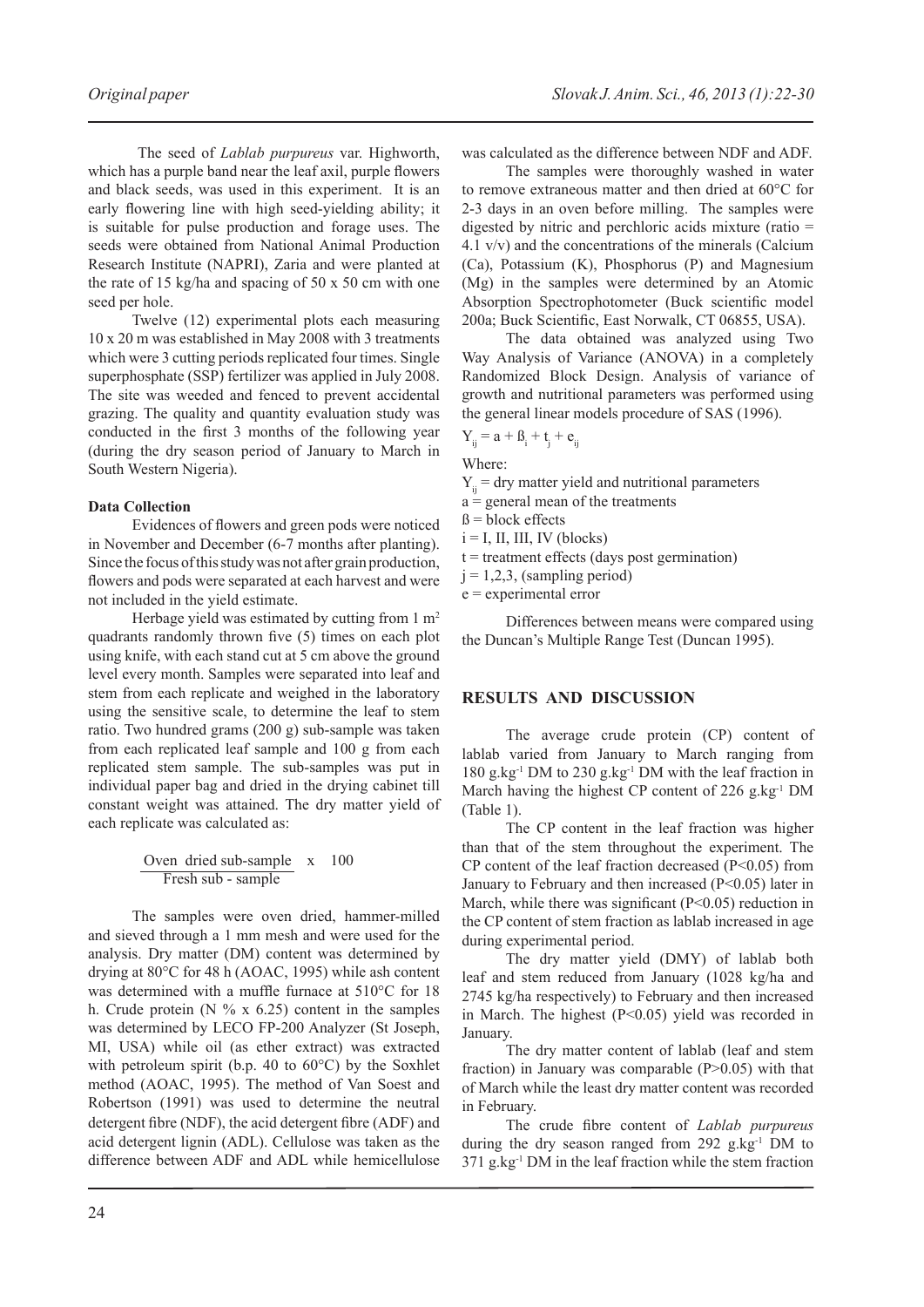| Treatment  |             | $DMY$ (kg/ha)     | DMC              | CP               | CF                | <b>ASH</b>          | EE                 | <b>NFE</b>       | <b>GE</b><br>$(kJ kg-1 DM)$ |
|------------|-------------|-------------------|------------------|------------------|-------------------|---------------------|--------------------|------------------|-----------------------------|
| <b>JAN</b> | Leaf        | 1028c             | $775^{\rm b}$    | $215^{\rm b}$    | 292 <sup>d</sup>  | $55.0$ <sup>f</sup> | $55.6^{\circ}$     | 183 <sup>a</sup> | 47.3 <sup>d</sup>           |
|            | <b>Stem</b> | $2745^{\circ}$    | 777 <sup>b</sup> | 204 <sup>c</sup> | 304 <sup>cd</sup> | 80.9 <sup>c</sup>   | $529$ <sup>f</sup> | 159 <sup>b</sup> | $53.2^\circ$                |
| <b>FEB</b> | Leaf        | $862^\circ$       | 720 <sup>c</sup> | 204 <sup>c</sup> | 310 <sup>c</sup>  | $65.6^{\circ}$      | 70.4 <sup>b</sup>  | 150 <sup>b</sup> | 66.6 <sup>b</sup>           |
|            | <b>Stem</b> | 1743 <sup>b</sup> | 737c             | 195 <sup>d</sup> | $365^{\rm b}$     | $83.5^{b}$          | 60.6 <sup>d</sup>  | 960°             | 66.6 <sup>b</sup>           |
| <b>MAR</b> | Leaf        | 977c              | $755^{\rm b}$    | $226^{\circ}$    | 371 <sup>b</sup>  | 68.7 <sup>d</sup>   | $75.6^{\circ}$     | 589 <sup>d</sup> | 67.8 <sup>b</sup>           |
|            | <b>Stem</b> | 2123 <sup>b</sup> | 771 <sup>b</sup> | 181 <sup>e</sup> | 422 <sup>a</sup>  | 86.3 <sup>a</sup>   | $70.4^\circ$       | 473 <sup>d</sup> | 76.2 <sup>a</sup>           |
| <b>SEM</b> |             | 0.57              | 0.01             | 0.01             | 0.05              | 0.00                | 0.01               | 0.05             | 0.02                        |

#### **Table 1: The herbage dry matter yield and approximate composition (g.kg-1 DM) of** *L. purpureus* **during the late dry season**

a, b, c, d, e, f means with different superscripts in the same column differ significantly ( $P < 0.05$ )

CP: Crude Protein; CF: Crude Fibre ASH: Ash content; EE: Ether Extract ; NFE: Nitrogen Free Extract ; DMY: Dry Matter Yield;

DMC: Dry Matter Content; GE: Gross Energy; JAN: January; FEB: February; MAR: March

ranged from 304 g.kg<sup>-1</sup> DM to 422 g.kg<sup>-1</sup> DM. The CF content of the stem and leaf fraction increased  $(P<0.05)$ monthly.

March. The stem fraction followed similar trend and reached the highest  $(P<0.05)$  value of 76.2 kJ.kg DM in March.

The ash and the ether extract content of lablab during the late dry season in South West Nigeria ranged from 55 g.kg-1 DM to 90 g.kg-1 DM and 55.6 g.kg-1 DM to 80 g.kg-1 DM, respectively. The ash content of the stem was higher (P<0.05) than the leaf fraction throughout the experiment. However, the ether extract content of the leaf was higher  $(P<0.05)$  than the stem fraction throughout the dry season period.

The gross energy of the leaf content increased (P<0.05) from 47.3 kJ.kg DM in January to 68.2 kJ.kg DM in

The NDF content of lablab during the late dry season increased significantly (P<0.05) from 660 g.kg $^{-1}$ DM in leaf fraction harvested in January to 700 g.kg<sup>-1</sup> DM % in stem fraction harvested in March. ADF and lignin followed similar trend with its contents in the stem fraction higher (P<0.05) than that of leaf fraction. The hemicellulose content reduced  $(P<0.05)$  both in the leaf and the stem fraction as lablab increased in age from January to February. The cellulose content increased in both leaf and stem fraction and reached its peak  $(310 \text{ g} \cdot \text{kg}^{-1} \text{ DM})$  in March.

## **Table 2: The fibre composition (g.kg-1 DM) of** *L. purpureus* **during the late dry season**

| Treatment  |             | <b>NDF</b>         | ADF              | <b>LIGNIN</b>       | <b>HEM</b>       | <b>CEL</b>        |
|------------|-------------|--------------------|------------------|---------------------|------------------|-------------------|
| <b>JAN</b> | Leaf        | 661 <sup>e</sup>   | 295 <sup>e</sup> | $41.4$ <sup>f</sup> | 366 <sup>a</sup> | 254 <sup>d</sup>  |
|            | <b>Stem</b> | $656$ <sup>f</sup> | 358 <sup>c</sup> | $51.2^\circ$        | 298 <sup>d</sup> | 307 <sup>bc</sup> |
| <b>FEB</b> | Leaf        | 686 <sup>d</sup>   | 354 <sup>d</sup> | $48.4^\circ$        | 333 <sup>b</sup> | 305 <sup>c</sup>  |
|            | <b>Stem</b> | 695 <sup>b</sup>   | 361 <sup>b</sup> | 53.1 <sup>b</sup>   | 334 <sup>b</sup> | 308 <sup>b</sup>  |
|            | MAR Leaf    | $691^\circ$        | 363 <sup>b</sup> | 49.7 <sup>d</sup>   | 328 <sup>c</sup> | 313 <sup>a</sup>  |
|            | <b>Stem</b> | 701 <sup>a</sup>   | 369a             | $55.2^{\rm a}$      | 332 <sup>b</sup> | $314^a$           |
| <b>SEM</b> |             | 0.01               | 0.01             | 0.02                | 0.01             | 0.01              |

a, b, c, d, e, f means with different superscript in the same column differ significantly (P<0.05)

NDF: Neutral Detergent Fibre; ADF: Acid Detergent Fibre; HEM: Hemicellulose; CEL: Cellulose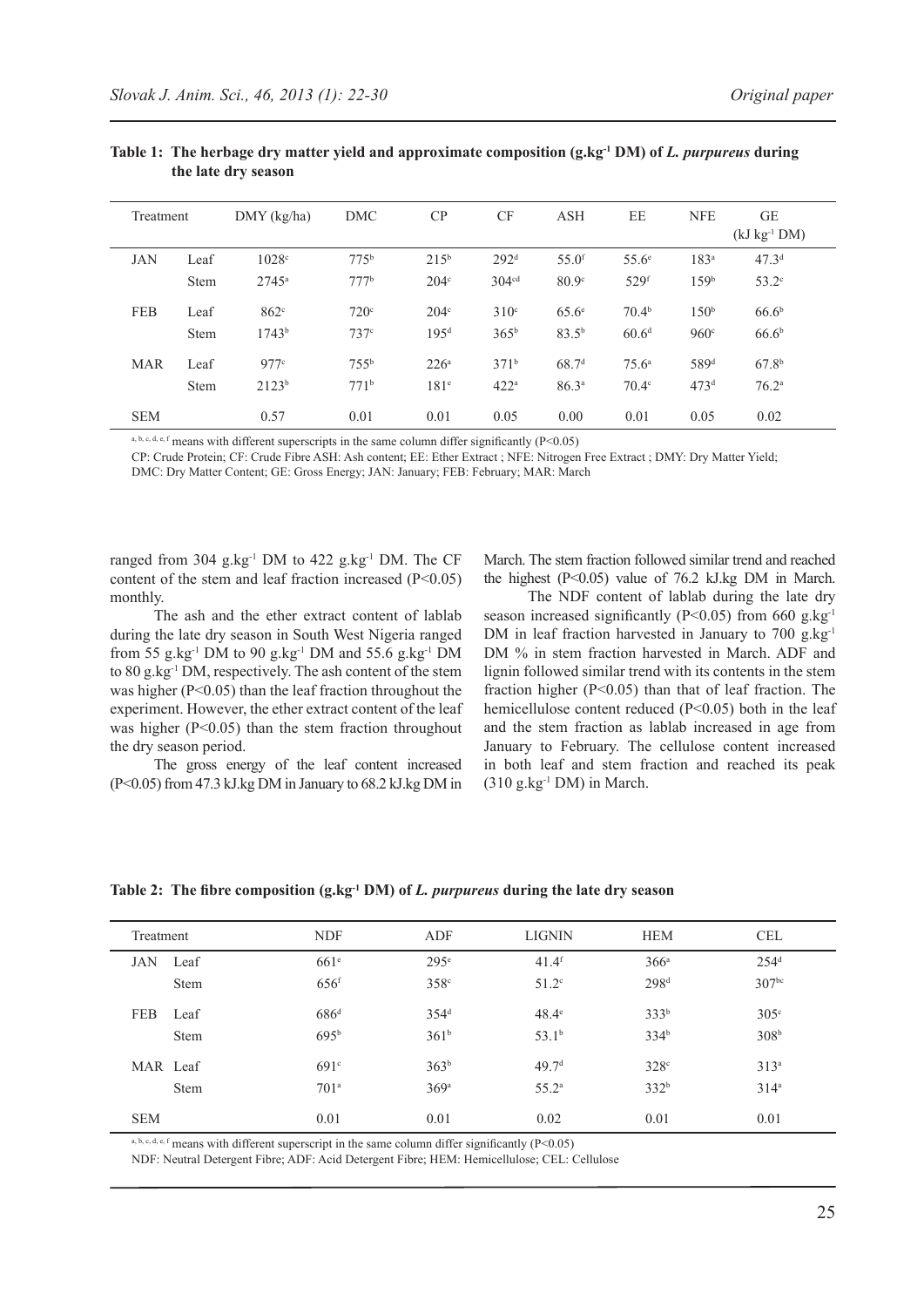| Treatment  |      | Ca                 | K                 | P                  | Mg                |
|------------|------|--------------------|-------------------|--------------------|-------------------|
| <b>JAN</b> | Leaf | 5.10 <sup>e</sup>  | $2.40^\circ$      | 3.10 <sup>d</sup>  | 2.00 <sup>d</sup> |
|            | Stem | 7.1 <sup>d</sup>   | 1.60 <sup>b</sup> | 2.90 <sup>c</sup>  | 3.40 <sup>c</sup> |
| <b>FEB</b> | Leaf | $9.4^{bc}$         | 2.30 <sup>b</sup> | 2.50 <sup>ab</sup> | $3.40^\circ$      |
|            | Stem | 8.7 <sup>c</sup>   | 1.50 <sup>a</sup> | 2.80 <sup>b</sup>  | 4.10 <sup>b</sup> |
| <b>MAR</b> | Leaf | 10.1 <sup>ab</sup> | 2.30 <sup>b</sup> | 2.60 <sup>a</sup>  | 4.50 <sup>b</sup> |
|            | Stem | 10.7 <sup>a</sup>  | 1.60 <sup>a</sup> | 3.00 <sup>a</sup>  | 6.20 <sup>a</sup> |
| <b>SEM</b> |      | 0.01               | 0.01              | 0.01               | 0.01              |

**Table 3: The mineral composition of** *L. purpureus* **(g.kg-1 DM) during the late dry season**

a, b, c, d, e means with different superscript in the same column differ significantly( $P < 0.05$ )

Ca: Calcium; K: Potassium; P: Phosphorus; Mg: Magnesium

The mean Ca concentration in both the leaf and stem fraction increased as the dry season progressed. However, the two fractions became comparable  $(P>0.05)$ from February to March with  $10.1$  g.kg<sup>-1</sup> DM and 10.7 g.kg-1 DM for leaf and stem, respectively.

Concentration of K of the leaf fraction was higher  $(P<0.05)$  than the stem fraction in each month of the experiment. However, the K concentrations of leaf and stem were similar in February and March.

Concentration of Mg in the leaf fraction ranged from 2.0 to 4.5  $g$ .kg<sup>-1</sup> DM which were significantly  $(P<0.05)$  lower than values recorded in the stem fraction in the dry season. As the dry season progressed, concentration of Mg increased  $(P<0.05)$  in each fraction.

Phosphorus (P) concentration ranged from 2.6 to  $3.1$  g.kg<sup>-1</sup> DM in the leaf fraction with significant reduction from January to March, while the stem fraction fluctuated (P<0.05) in the dry season.

The dry matter yield of lablab observed in the late dry season ranged from 1028 and 2745 kg DM/ha. These values were similar to the values reported by Karachi (1983) who reported that total green DM yields ranged from  $2000$  to  $12000$  kg ha<sup>-1</sup>, and most of the yield was stem with the green leaf DM yields ranging from 400 to 3300 kg ha-1. The biomass yield of *Lablab purpureus* (cv. Rongai white) in this study was found to be lower than 4700 kg/ha 17 weeks after sowing recorded during dry season in Honduras (Murphy, 1998) while Nworgu and Ajayi (2005) also reported 48.66 and 44.58 t/ha/yr for *Lablab purpureus* at Ibadan in 2001 and 2002, respectively. Amodu *et al*., (2005) reported a yield of 4.5 to 4.9 t/ha in November at a location in the Northern part of Nigeria. However, Kiflewahid and Mosimanyana (1987) reported an average dry-matter yield (ton/ha) of 1.08 to 1.94 from 0, 100 and 250 kg/ha rate of SSP fertilizer during low seasonal rainfall and distribution

patterns in the project areas (262 to 414 mm rainfall) of Botswana, which are in agreement with the results of this study. Variations in the yields could be attributed to the level of soil fertility, climatic zones, seasons and agronomic practices adopted. Cameron (1988) and Mayer *et al*. (1986) noted that dry matter yield per hectare varies with rainfall, soil condition and time of seeding. Differences in the yield could also be as a result of much shedding of leaves during the peak of the dry season as observed in the present study.

Notwithstanding, the dry matter yield recorded in the present experiment is substantial as supplements for grazing animals in dry season depending on the breed and the number of herds. Such DM yield of *L. purpureus* at the peak of dry season can be attributed to its aggressive and vigorous growth habit (Skerman *et al.*, 1988) and its ability to maximize low soil moisture content for growth as drought resistant. Nworgu and Ajayi (2005) reported mean monthly rainfall of 125 mm to 0.65 mm for August to December 2001 and 2002 at Ibadan (40 km from where this experiment was carried out) and concluded that such amount was adequate for the growth of a drought resistant forage legume.

A significant difference was observed between crude fibre content of leaf and stem throughout the experimental period.

The fibre composition of *L. purpureus* during the late dry season in western Nigeria was higher than that reported by Nworgu and Ajayi (2005), and that of Murphy and Colucci (1999) who summarized the crude fibre of the whole lablab plant as 27.8 %, which could be attributed to the time of harvest. Crude fibre content of legumes generally increases with maturity (Minson, 1990). High temperatures decrease the soluble carbohydrate content of plants, resulting in increased fibre content and decreased digestibility. The fibre levels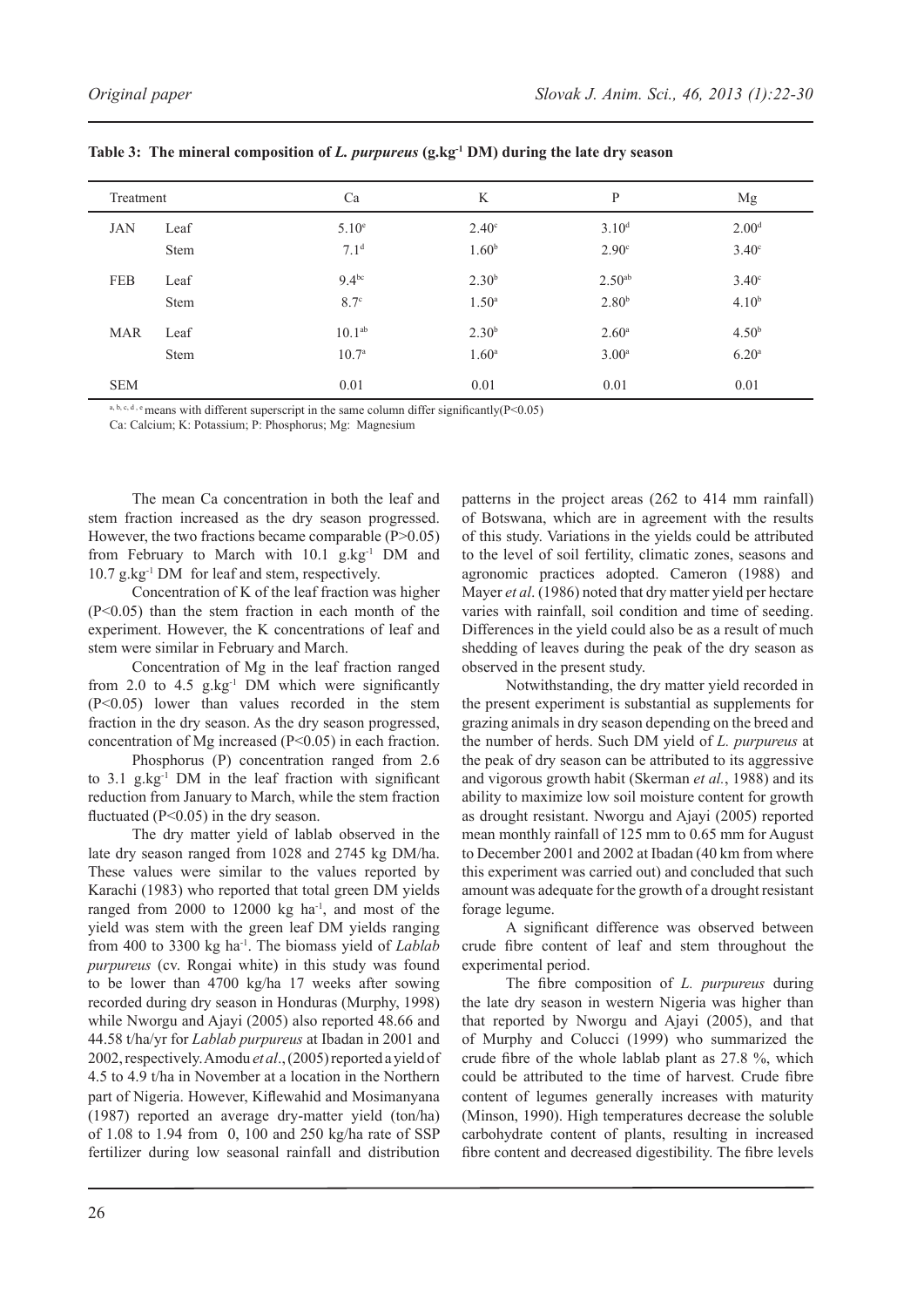recorded in leaves are lower than that in the stem fraction. The quality of stems is largely affected because of their structural function while the leaves are metabolic organs (Shehu *et al.*, 2001). Therefore, selection for immature leaves with low cell wall content by grazing animals will improve nutritive value and digestibility over that indicated by a whole plant crude fibre value.

The NDF and ADF values recorded in this study were comparable to 51.2 % and 69.2 % reported by Karachi (1997) for lablab harvested 100 days after planting during the short and long rain in Kenya. These values were higher than the average values of 43 % and 38.6 % for the lablab plant and various fractions on dry matter basis reported as Murphy and Colucci (1999).

The increase in NDF content of the stem from January to March is related to physiological changes that occur as plant ages, that lead to a decrease in cell cytoplasm highly soluble components (cell contents), accompanied by an increase in cell wall fibre components (Nogueira *et al.*, 2000). The cell wall of the leaf fraction exhibits higher proportions of hemicellulose (NDF - ADF) and lower proportions of cellulose (ADF - ADL) than the stem fractions. These differences are reflected in higher ratios of hemicellulose to cellulose in the leaf than in the stem. Karachi (1997) also reported a greater neutral detergent fibre (NDF) in stem than the leaf, due to the higher amounts of fibre and lignin in it. Hall *et al.* (1997) also reported that soluble fibre decreased with maturity in stems but not in leaves.

The CP content of lablab in the late dry season of South Western Nigeria ranged between 18 % and 22 % and these values fall within the range reported in the literature for tropical herbaceous legumes (Topps and Oliver, 1993; Norton and Poppi, 1995).

The CP content of lablab in this study agrees with results obtained by Hendricksen and Minson (1985) and Cameron (1988) who reported leaf protein in lablab to be 21.6 % - 27.9 % and 15 % - 33 %, respectively. The average stem crude protein content falls within the range as reported by Murphy and Colucci (1999).

The observed decline in CP content of lablab with increasing maturity is in agreement with results from another study (Khorasani *et al.*, 1997). This decline is attributed to an increase in cell wall accumulation while cell contents decline (Buxton, 1989). Zinash *et al.* (1995) also reported the decline in CP content of the pasture along with increasing age of harvesting, which might be due to the dilution of the CP content by increasing structural carbohydrates of forages harvested at late maturity (Hassan *et al*., 1990). The results of this study showed that the CP content of leaf was higher than that of stem. This was in agreement with the report of Van Soest (1994) that the leaf fraction of legumes often has a better nutritional quality in comparison to the more fibrous stems. The leaf fraction of legumes has been reported

in earlier studies to have a higher CP content than the stems (Adjei and Fianu, 1985; Cameroon, 1988). The crude protein content of the leaf and stem of lablab decreased as the dry season advanced from January to February. It has been established that as legumes mature, the content of protein decreases (Milford and Minson, 1968). However, the increase in the CP content of the leaf fraction in March (22.60) could be as a result of sudden rainfall (92 mm) experienced in early March in 2009 (Figure 1) which brings about the emergence of new plant materials. Thus it appears that the rain had an effect on the protein profile of the leaf fraction through the emergence of new plant material. This implies that lablab could make use of the minimum available precipitation for new plant growth.

The protein content of lablab during the late dry season as expressed in this experiment is in excess of that proposed as the minimum requirements for lactation (120 g CP/kg DM) and growth (113 g CP/kg DM) in ruminants (ARC, 1984). This makes it good source of protein when given to ruminants as protein supplements to low quality roughage thereby reducing farmers' cost in procuring of concentrate in dry season.

Phosphorus (P) and potassium (K) content of lablab was considerably lower than the value reported by Nworgu and Ajayi (2005) who reported that *L. purpureus* contain 0.33 % to 0.41 % P and 0.24 % to 0.28 % K in the early dry season. The increase and decrease in some mineral composition could be attributed to the age and time of maturity of the plant.

The magnesium content of the leaf was lower than that of the stem throughout the experiment. However, mean Mg concentration in both fractions of lablab sampled in the dry season were higher than the suggested critical level of 0.2 % (McDowell and Arthington, 2005) for ruminants in the tropics signifying that lablab could adequately supply required amount of Mg for ruminant animals during the dry season which is characterized by low quantity and quality forage in turn affecting the livestock industry in terms of weight gain, reproduction, growth rate, productivity.

Mean K concentration in lablab was lower than the critical level established (McDowell and Arthington, 2005), indicating that the forage legume is low in K concentration. However, McDowell and Valle (2000) reported that there are very few confirmed reports of K deficiency for ruminants grazing exclusively on forages. In beef cattle, a severe deficiency of K is unlikely but a marginal potassium deficiency results in decreased feed intake and retarded weight gain (NRC, 1996). With maturity, mineral concentration declines due to a natural dilution process and the translocation of minerals to the root system (Pastrana *et al*., 1991).

Forages are generally good sources of calcium, and legumes are higher in Ca content than grasses.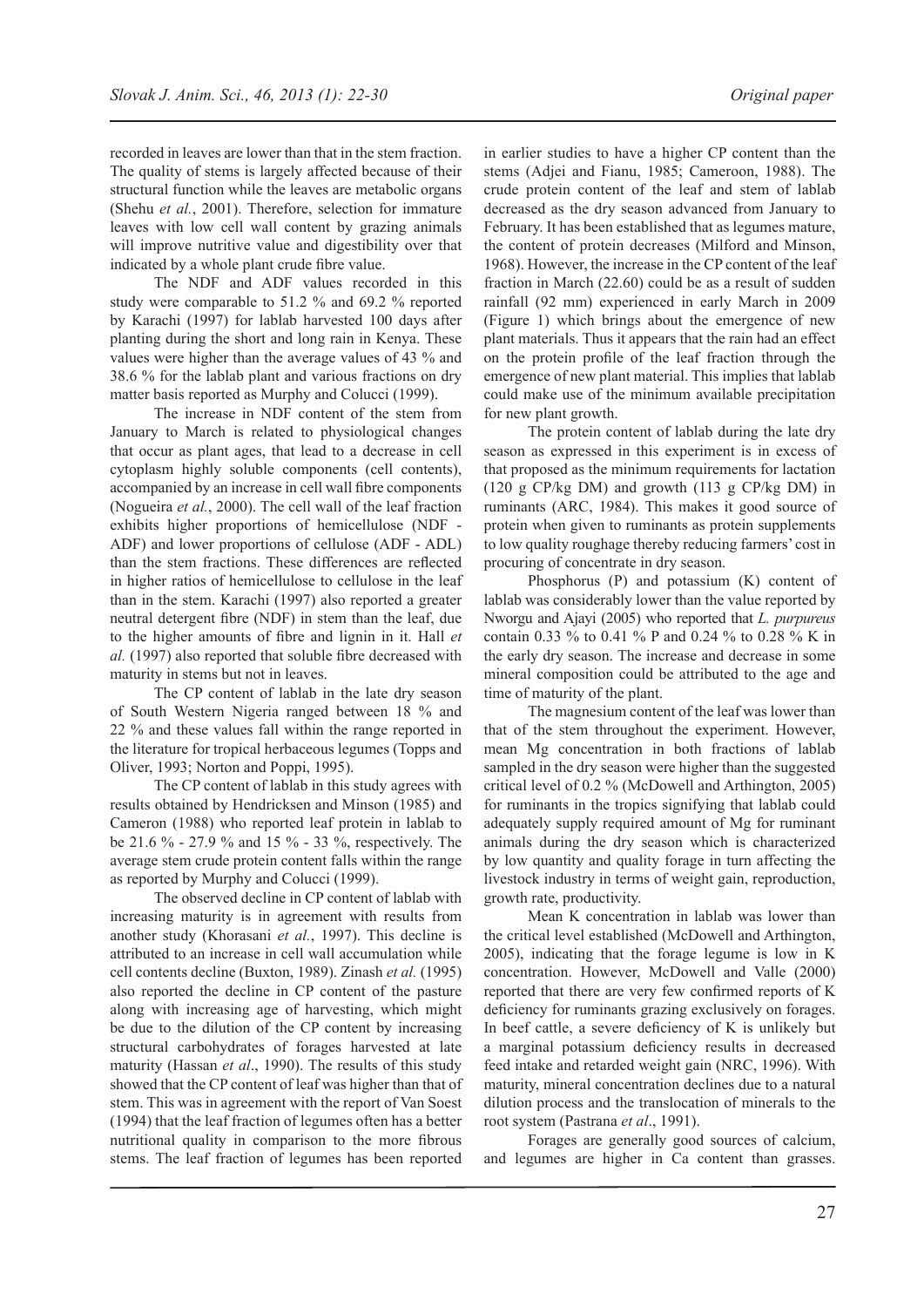The calcium content in forages is affected by species, portion of plant consumed, maturity, quantity of exchangeable Ca in the soil, and climate (Minson, 1990). The concentration of Ca reported in this trial is similar to the result of Nworgu and Ajayi (2005). Calcium concentration recorded in this study increased as the dry season progressed while Temesgen and Mohammed (2012) observed seasonal differences for Ca with concentration in the wet season being higher than that of the dry season. Based on the lower limits of ruminant requirements (McDowell and Arthington, 2005), both leaf and stem fractions contained higher concentration of Ca needed to meet ruminant requirements. Nworgu and Ajayi (2005) reported that *Lablab purpureus* can withstand the dry season better than *Centrosema pubescens*, *Centrosema pascuorum* and *Aeschynomene histrix* with higher Ca concentration than some tropical forage legumes.

The ash content of the stem was higher than the leaf fraction throughout the experiment. The decline in ash content with increasing maturity could be due to a natural dilution process as dry matter accumulation outstrips mineral uptake as the forages mature (Bittman *et al*., 1988). Alia *et al*. (2007) also reported that the ash content of the plant parts browsed by camels during the wet season was higher compared to those browsed during the dry season.

## **Conclusion**

The potential of any feed to support animal production depend on the quality consumed by the animal and extend to which the feed meets energy, protein, minerals and vitamin requirement (Minson, 1990). Nutritive quality range varies from area to area, between seasons and growing stages. In many cases determination of crude protein, fibre fractions and minerals is sufficient to give an adequate assessment of forage quality (Sileshi *et al*., 1996). The herbage yield and quality of *L. purpureus* in terms of its crude protein, fibre and minerals from this study shows that the appropriate time to harvest and use lablab as supplement to animal diet during the late dry season is January which has the highest herbage yield and quality. Lablab could as well be fed as supplement throughout the dry season due to its persistence and quality. A sustainable way of improving the feeding value of poor quality crop residues and pastures as feed for livestock is through supplementation with forage legumes in which *L. purpureus* has been tried, proved and now recommended for livestock feeding during the late dry season.

## **References**

- ADJEI, M. B. FIANU, F. K. 1985. The effect of cutting interval on the yield and nutritive value of some tropical legumes on the coastal grassland of Ghana. *Tropical Grassland*, vol. 19, 1985, p. 164-170.
- Adu, I. F. Fajemisin, B. A. Adamu, A. M. 1992. The utilization of sorghum stover fed to sheep as influenced by urea and graded levels of lablab supplementation. In: *Small Ruminant Research and Development in Africa*. Proc. of the 1<sup>st</sup> Biennial Conference of the African Small Ruminant Research Network, ILRAD, Nairobi, Kenya, 10-14 December, 1990. ILCA Nairobi, Kenya. Rey B., Lebbie S. H. B. and Reynold R. (editors), p. 367-374.
- Alhassan, W. S. 1987. Studies on untreated crop residues utilization in red Sokoto (maradi) goat. In: Smith, O. B. and Boymen, H. C. (eds) *Goat production in the humid tropics*. Proc. of workshop at O. A. U., Ile-Ife, Nigeria. 20-24 July 1987.
- Alia, S. A. Abdoun, A. K. A. Abdelatif, A. M. 2007. Seasonal Variation in Botanical and Chemical Composition of Plants Selected by One-Humped Camel (*Camelus dromedarius*). *Pakistan J. of Biological Sci.,* vol. 10 (6), 2007, p. 932-935.
- Amodu, J. T. Adamu, A. M. Adeyinka, I. A. – Alawa. – Jegede, J. O. 2005. The nutritive value of laboratory ensiled lablab (*Lablab purpureus*) and pearl millet (*Pennisetum americanum*). *Trop. Grasslands,* vol. 39, 2005, p. 117-123.
- A.O.A.C. 1995. Association of Official Agriculture Chemist. Official Method of Analysis. 16th Edition. Washington. D. C.
- ARC. 1984. Agricultural Research Council. *The Nutrient Requirements of Ruminant Livestock*. Suppl. No. 1. Commonwealth Agricultural Bureaux, Farnham Royal, UK, p. 38-39.
- Bittman, S. Simpson, G. M. Mir, Z. 1988. Leaf senescence and seasonal decline in nutritional quality of three temperate forage grasses as influenced by drought. *Crop Sci.*, vol. 28, 1988, p. 546-552.
- Bjorkman, O. Boynton, J. U. Berry, J. 1976. Comparisons of the heat stability of photosynthesis, chloroplast membrane reactions, photosynthetic enzymes, and soluble proteins in leaves of heat adapted and cold adapted C4 species. *Carnegie Institution of Washington Yearbook*, vol. 75, 1976, p. 400-407.
- BUXTON, D. R. MARTEN, G. C. 1989. Forage quality of plant parts of perennial grasses and relationship to phenology. *Crop Sci.*, vol. 29, 1989, p. 429-435.
- CAMERON, D. G. 1988. Tropical and subtropical pasture legumes. *Queensland Agricultural Journal*, March-April, 1988, p. 110-113.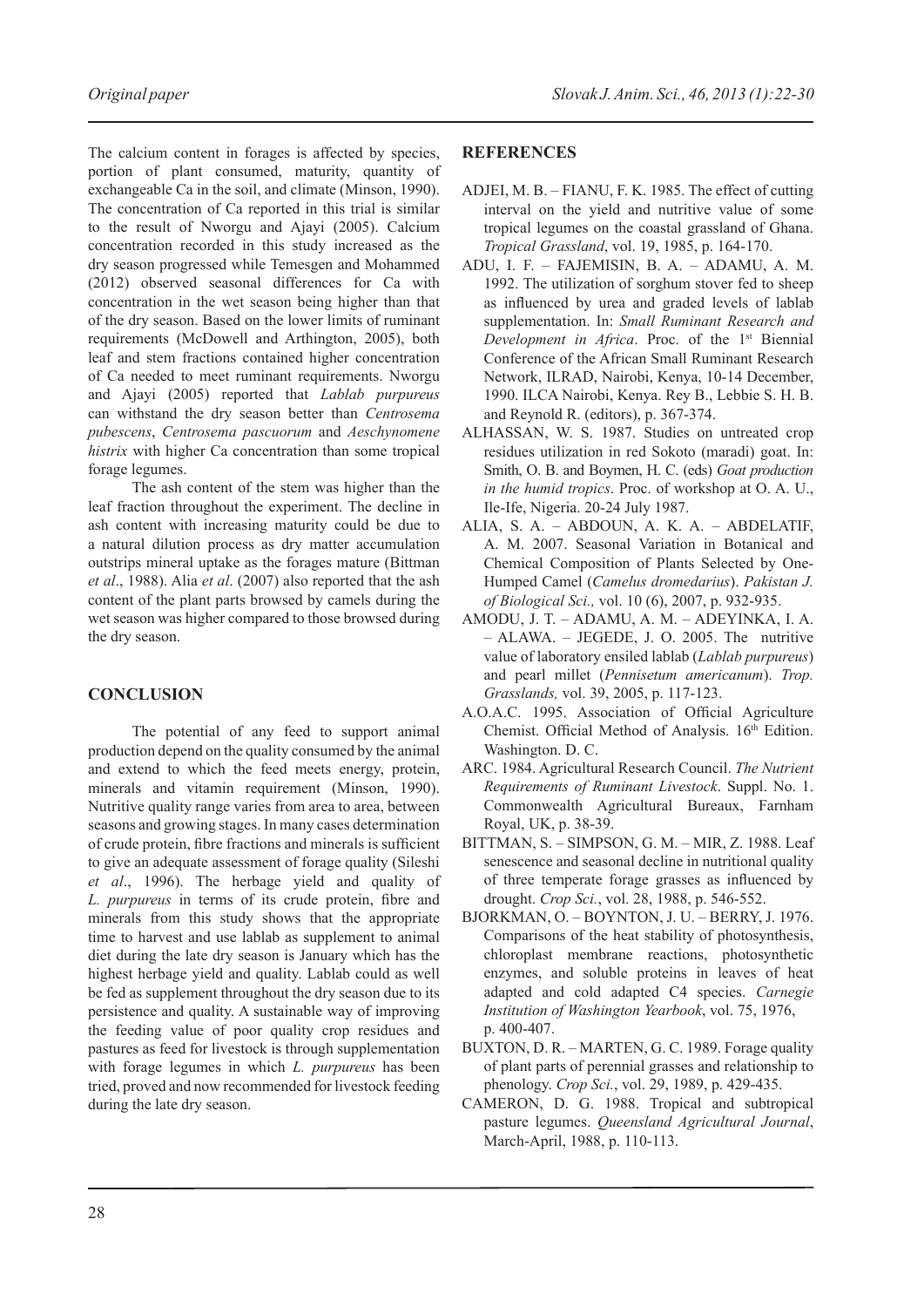Google Earth, 2006 *http//www.google.earth.*

- Hall, M. B. Lewis, B. A. Van Soest, P. J. Chase, L. E. 1997. A simple method for estimation of neutral detergent-soluble fibre. *J. Sci. Food Agric*., vol. 74, 1997, p. 441-449.
- Harricharan, H. J. Morris, J. Devers C. 1988. Mineral content of some tropical forage legumes. *Trop. Agric. (Trinidad)*, vol. 65 (2), 1988, p. 132-136.
- Hassan, W. E. Phipps, R. H. Owen, E. 1990. Dry matter yield and nutritive value of improved pasture species in Malaysia, *Trop. Agric. (Trindad)*, vol. 67, 1990, p. 303-308.
- Hendricksen, R. E. Minson, D. J. 1985. *Lablab purpureus* - A Review. *Herbage Abstracts*, vol. 55, 1985, p. 215-227.
- KARACHI, M. 1983. Yield and quality of *Lablab purpureus* ecotype in high altitude semi-arid lands in Kenya. FAO. The epidemiology, diagnosis and control of helminth parasites of ruminants.
- KARACHI, M. 1997. Growth and nutritive value of *Lablab purpureus* accessions in semi arid Kenya. *Tropical Grasslands*, vol. 31, 1997, p. 214-218.
- Kiflewahid, B. Mosimanyana, B. 1987. Dolichos Lablab (*Lablab purpureus*) in byproduct based diets for lactating cows in Botswana. Overcoming constraints to the efficient utilization of agricultural by-products as animal feed. Proc. of the Fourth Annual Workshop Held at the Institute of Animal Research, Mankon Station, Bamenda, Cameroon, 20-27 October, 1987.
- Khoransani, G. Janzen, R. McGill, W. – Kenelly J. 1997. Site and extent of mineral absorption in lactating cows fed whole crop cereal grain silage or alfalfa silage. *J. Anim. Sci*., vol. 75, 1997, p. 239-248.
- Lamidi, O. S. Jibril, A. Adeyinka, I. A. 2005. Preference studies and short – term intake of Browse mixtures by cattle. *Asset Series A*, vol. 5 (1), 2005, p. 45-52.
- Mayer, L. Chandler, D. R. Taylor, M. S. 1986. *Lablab purpureus* - A fodder crop for Botswana. Bulletin of Agricultural Research in Botswana, 5, 1986, p. 37-48.
- McDowell, L. R. Arthington, J. D. 2005. Minerals for Grazing Ruminants in Tropical Regions. Institute of Food and Agricultural Sciences. Bulletin. 4th ed. p.85.
- McDowell, L. R. Valle, G. C. 2000. Major minerals in forages. In: D.I. Givens E Owen R F E Axford and H M Omed (editors.), Forage Evaluation in ruminants Nutrition. p. 373-375. Biddles Ltd, Guildford and King's Lynn, UK.
- Milford, R. Minson, D. J. 1968. The effect of age and method of haymaking on the digestibility

and voluntary intake of the forage legumes *Dolichos lablab* and *Vigna sinensis*. *Australian J. of Experimental Anim. Husbandry*, vol. 8, 1986, p. 409-418.

- Minson, D. J. 1990. Forage in Ruminant Nutrition. Academic Press Inc. Toronto, 483 pp.
- Murphy, A. M. 1998. Analysis of the growth and nutritional characteristics of *Lablab purpureus* and evaluation of two digestibility techniques. Master of Science Thesis University of Guelph, Canada.
- Murphy, A. M. Colucci, P. E. 1999. A tropical forage solution to poor quality diets: A review of *Lablab purpureus*. *Livestock Research for Rural Development*, vol. 11 (2), 1999. http://www.cipav. org.co/lrrd/lrrd11/2/colu112.htm
- Murphy, A. M. Colucci, P. E. Padilla, M. R. 1999. Analysis of the growth and nutritional characteristics of *Lablab purpureus*. *Livestock Research for Rural Development*, vol. 11 (3), 1999.
- NDLOVU, L. R. SIBANDA, L. M. 1996. Potential of dolichos lablab (*Lablab purpureus*) and Acacia tortilis pods in smallholder goat kid feeding systems in semi-arid areas of Sourthern Africa. S*mall Ruminant Research*, vol. 21, 1996, p. 273-276.
- Nogueira, J. C. M. Fondevila, M. Barrios, U. A. – González, R. M. 2000. I*n vitro* microbial fermentation of tropical grasses at an advanced maturity stage. *Animal Feed Science and Technology*, vol. 83, 2000, p. 145-157.
- NORTON, B. W. B POPPI, D. P. 1995. Composition and Nutritional Attributes of Pasture Legumes. Tropical Legumes in Animal Nutrition; D'Mello, J. P. F. and C. Devendra (Eds). CAB International, Wallingford, UK. p. 23-47.
- NRC. 1996. Nutrient Requirements of Beef Cattle: Seventh Revised Edition: Update 2000 Subcommittee on Beef Cattle Nutrition, Committee of Animal Nutrition, National Research Council National Academy Press Washington, D.C. 1996 ISBN: 0-309- 59241-0
- Nwogu, F .C. Ajayi, F .T. 2005. Biomass, dry matter yield, proximate and mineral composition of forage legumes grown as early dry season feeds. *Livestock Research for Rural Development*, vol. 17 (11), 2005.
- Pastrana, R. McDowell, L. R. Conrad J. H. – Wilkinson, N. S. 1991. Macro-mineral status of sheep in the Paramo region of Colombia. *Small Ruminant Research*, vol. 5, 1991, p. 9-21.
- POPPI, D. P. MCLENNAN, S. R. 1995. Protein and energy utilization by ruminants at pasture. *Journal of Animal Science*, vol. 73, 1995, p. 278-290.
- SAS (1996). The SAS System for Windows. Release 6.12. The SAS Institute, Cary, NC, USA
- Shehu, Y. Alhassan, W. S. Pal U, R. Philips, C. J. C. 2001. Yield and chemical composition